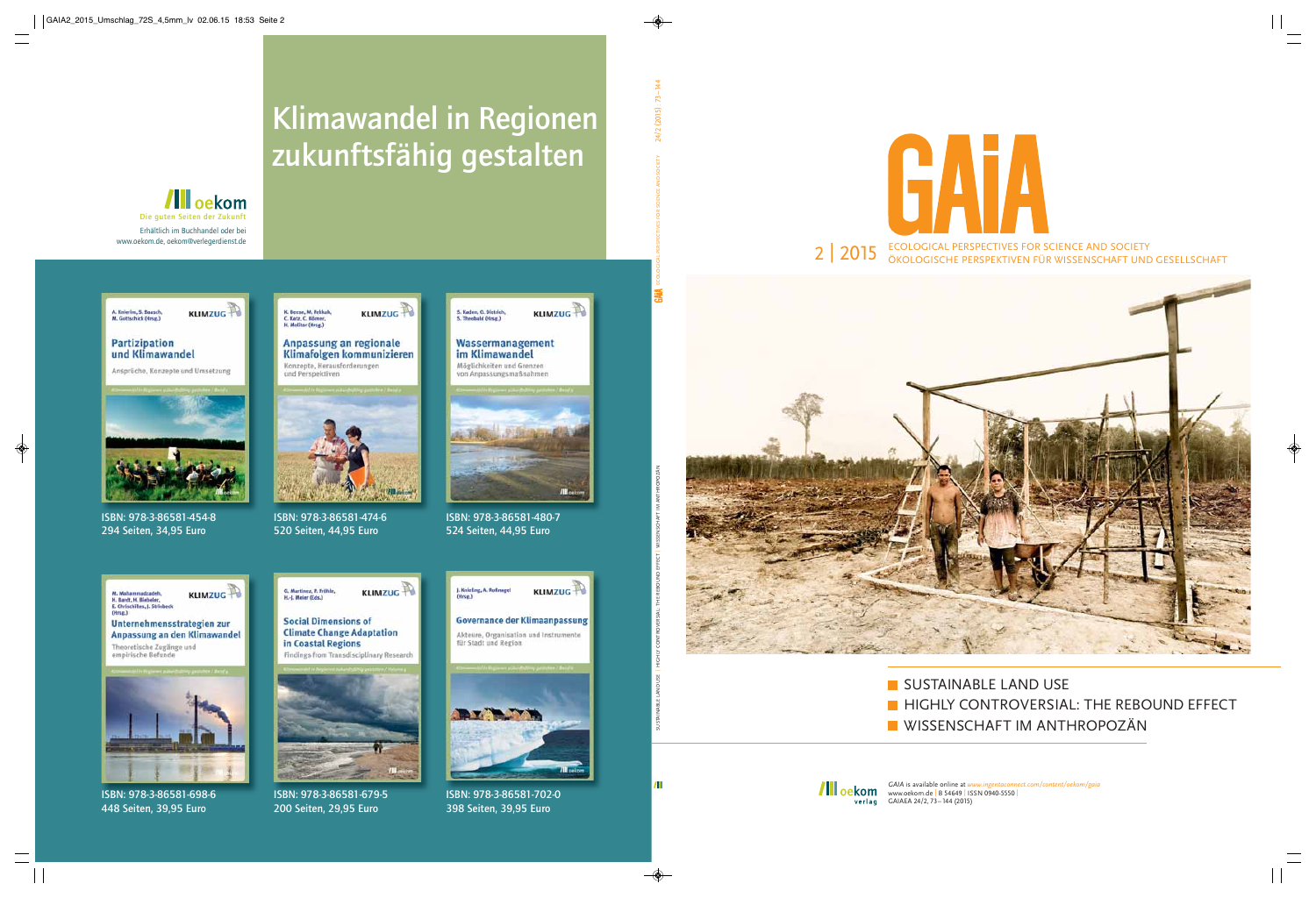# **Seeing the Environment through the Humanities**

A New Window on Grand Societal Challenges

*Marcus Hall, Philippe Forêt, Christoph Kueffer, Alison Pouliot, Caroline Wiedmer* *The Environmental Humanities draw from insights of the human and natural sciences for proposing new concepts and solutions to society's pressing environmental problems.*

**Seeing the Environment through the Humanities.** A New Window on Grand Societal Challenges | *GAIA* 24/2 (2015): 134 – 136 **Keywords:** environmental humanities, grand societal challenges, metadiscipline, science and society, Switzerland

# **Environmental Humanities: New Energy for an Old Idea**

In June 1955, zoologist Marston Bates summarized a major interdisciplinary conference at Princeton University entitled*Man's Role in Changing the Face of the Earth.* 70 participants from all continents had been invited to draw from their collective expertise to outline a better understanding of the human place in the natural world. "The sciences and the humanities form a false dichotomy," Bates declared, "because science is one of the humanities. (…) If science itself is to survive, it looks as though we shall have to find some way of 'humanizing' it" (Bates 1956). Having spent many years in Colombia researching links between mosquito ecology, yellow fever and malaria,

**Contact authors:** *PD Dr. Marcus Hall* | University of Zurich | Institute of Evolutionary Biology and Environmental Studies | Zurich | Switzerland | E-Mail: marc.hall@ieu.uzh.ch

**Contact saguf:** saguf Office | *Dr. Claudia Zingerli* | ETH Zurich D-USYS/CHN | Universitätstr. 22 | 8092 Zurich | Switzerland | E-Mail: saguf@env.ethz.ch | *www.saguf.ch*

*©2015 M.Hall et al.; licensee oekom verlag. This is an article distributed under the terms of the Creative Commons Attribution License (http://creativecommons.org/licenses/by/3.0), which permits unrestricted use, distribution, and reproduction in any medium, provided the original work is properly cited.*

Bates knew the crucial importance of combining various pursuits of knowledge.

60 years later, the new field of environmental humanities (EH) is answering Bates' plea to incorporate science within the humanities, while aiming to "humanize" it by combining insights from many different fields (Nye et al. 2013, Forêt et al. 2014). Environmental knowledge comes in many forms, with ecological, geological, and climatological understandings being forged alongside those that are historical, political, philosophical, ethical, literary, and artistic. The purpose of EH is to devise and implement an inclusive, ethical, sustainable, and equitable relationship with our planet (For êt et al. 2014).

Our goal in this paper is to show how the humanities can offer fundamental, applied, and immediate solutions to environmental problems. We begin by describ ing the state of EH in Switzerland, then suggest ways to strengthen this metadiscipline, before outlining four projects that illustrate the potential of the field. To conclude, we highlight the importance of integrated knowledge, while clarifying the scope of environmental problems.

### **The State of EH in Switzerland**

EH are playing a small but growing role in fostering interdisciplinary research in Switzerland. To assess the state of EH research, teaching, and outreach activities in this country, we carried out a survey with the support of the Swiss Academy of Humanities and Social Sciences (SAHS). Our report was designed to complement a recent worldwide survey of EH (Nye et al. 2013). The research activities in Swiss EH include a wide range of topics, from conservation and climate change to political ecology and eco-criticism. Swiss universities offer a variety of environmental courses taught by social scientists and humanists, but mostly in programs of environmental sciences, sustainability studies, and geography rather than in faculties of the humanities (Kueffer et al. 2015).

Our June 2014 workshop reiterated that research topics, outreach activities, and institutional support in EH are crucial for understanding the human dimension of environmental problems and human-environment interactions. A typical statement was: "Generally, any major environmental issue must be considered from humanistic perspectives, especially in combination with insights from the sciences." Perceptions, representations of environmental is sues, environmental values, ethics and justice, participatory processes, and societal transformations were among the specific topics of interest to workshop participants.



schweizerische akademische gesellschaft für umweltforschung und ökologie

societé académique suisse pour la recherche sur l'environ nement et l'écologie

swiss academic society for environmental research and ecology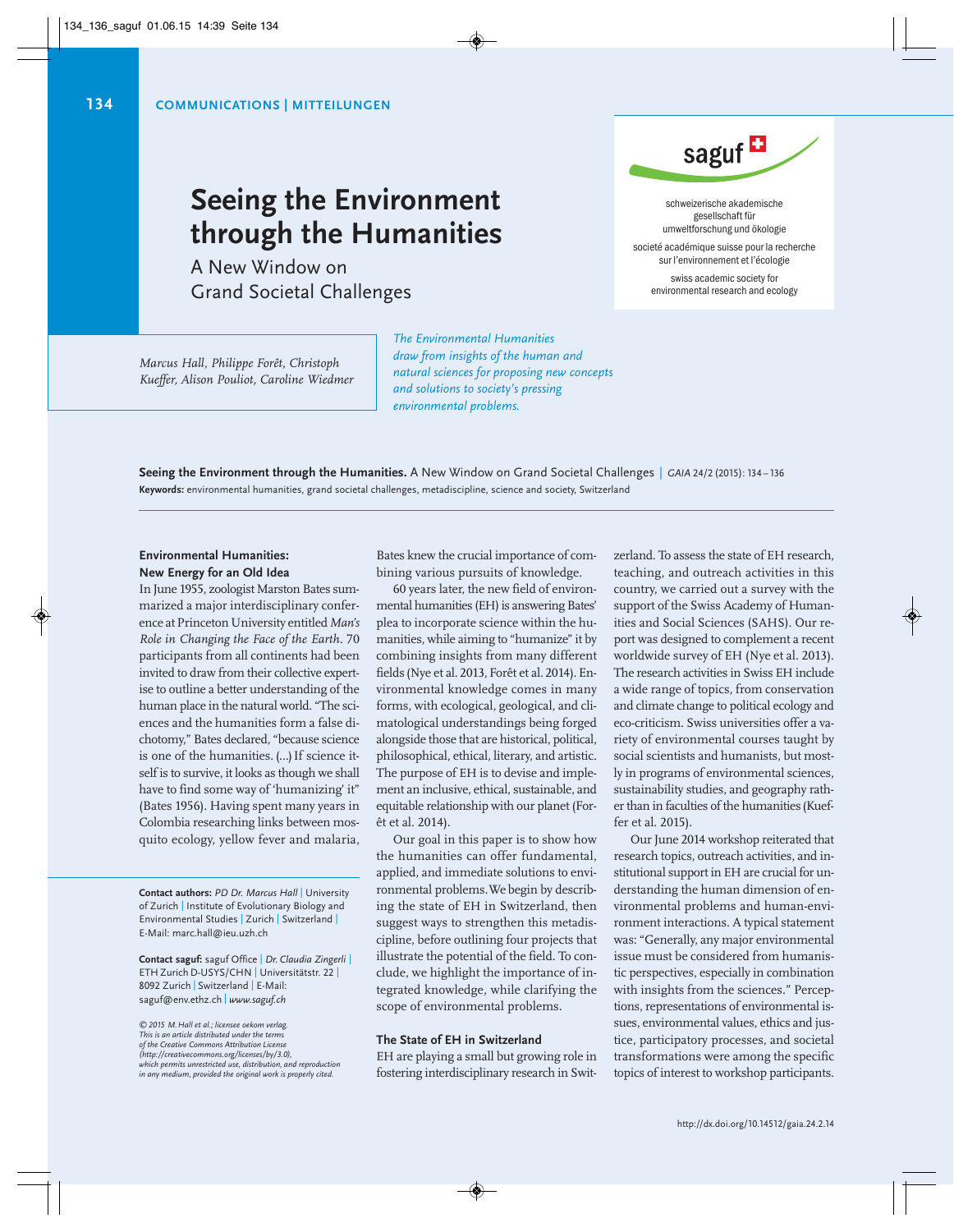Within the humanities and social sciences, a critical mass of academics is urgently needed to strengthen identity and collaborations, contribute to institutional and personal capacity, tackle the complexity of envi ronmental problems through large projects, take advantage of synergies in research and teaching (especially across disciplines and institutions), and increase the visibility and support of EH within academia and society (including the business world).

As a result of the survey and workshop, we developed a ten-point proposal for implementing EH in Switzerland (see box).

# **Addressing Grand Societal Challenges: Four Questions for Environmental Humanists**

New EH initiatives are developing across Switzerland. To attract more attention and resources, tangible results of EH research and teaching must be made visible to soci ety. Below we highlight four projects that show how EH can improve human health, reveal migration ecology, devise sensitive visual messages, or increase awareness of our civilization's fragility.

### *Do Healthier Ecosystems Make Healthier People?*

Today one rarely hears of "malariology," which at its peak in the 1950s was a field investigating malaria from the simultaneous perspectives of epidemiology, internal medicine, entomology, sociology, and political science.Then the magic bullet of DDT put an end to the holistic study of how a diseased environment (bad air, or *mal aria*) produced a major human disease. And not until mosquitoes became DDT-resistant, and DDT's ecological damages became more obvious, would this pesticide be removed from the malaria-fighter's toolkit. Yet with malaria today still killing at least a half-million people annually, there is a dire necessity to return to questions about how health has been manifested in bodies and ecosystems, and how a retrospective view of early disease-prevention campaigns can still provide answers. For example, malariology's decline and fall underlines the danger of relying on single solutions to complex envionmental health problems. Even if a historical turn reveals earlier malaria

#### **BOX: Proposal for Implementing the Environmental Humanities (EH) in Switzerland**

- **1.** Establish social scientists and humanists as leaders in environmental research.
- **2.** Strengthen integrative and cooperative research in humanities, social sciences, and natural sciences.
- **3.** Open a laboratory for "humanities in transformation".
- **4.** Acknowledge and value Swiss academic diversity by region and language.
- **5.** Cultivate closer links between humanities and natural sciences.
- **6.** Develop outreach activities useful for international decision-makers.
- **7.** Create a new national platform for EH.
- **8.** Foster international networking in EH.
- **9.** Increase EH course offerings, from pre-university to post-graduate.
- **10.** Continue developing multidisciplinary methodologies tailored to EH's strengths.

Source: Kueffer et al.(2015), pp. 19–21

treatments to be ineffective today, we can still appreciate and emulate earlier investigator's meticulous field work and their dedication, while also being weary of hastily tested remedies implemented with imperial zeal (Hall 2010).

# *How Does Migration Change Social and Environmental Relationships?*

A good reason for situating a cultural studies project within EH is the opportunity to reframe cultural practices in the broader environmental context.

In our project on forced migration, we see how the flow of people across borders produces social as well as political upheaval along with physical change. Our focus on the ecology of mobility pays attention to porousness and exchange. What happens, for instance, to the social fabric of war-torn countries whose inhabitants are forced to flee? How do refugees work through trauma and re-build social networks in host countries, and how do these new social networks in turn influence the physical structure of their new home? What becomes of neighborhoods in which migrant communities import elements of their own relationships with nature?

Envisioning migration as an environmental phenomenon helps dissolve the facile dichotomies opposing human and nature, the social and environmental. This means understanding how the legal, the social, the material, and the spatial mediate the experiences of a country's immigrants and residents that go beyond the typical axes of integration and rejection, assimilation and prejudice (Wiedmer 2012).

# *How Can Visuals Portray Abstract Environmental Concepts?*

EH explore how knowledge is produced and disseminated, and how environmental issues are perceived and understood. Visual media assist in communicating environmental concepts across disciplines and epistemologies, as well as bridging academia and public intellectual life. Film, still imagery, simulations, graphics, and cartography can help translate ambiguous and abstract theoretical constructions such as sustainability, biodiversity, and conservation, bringing them into mediated presence. There are distinct challenges in visually portraying environmental issues in an image-saturated world that dwells on the photogenic and instantaneous, rather than on the often slow and attritional invisibility of environmental degradation (Nixon 2011) (see figure, p. 136). Visualizing environ mental issues also carries a responsibility that goes beyond simply illustrating a narrative or capturing a situation, and opens up opportunities for emotional connections. Opportunities to not only rethink environmental ideas, but to re-experience them, perhaps by evoking an environmental consciousness or imagination, may promote empathy or understanding. In linking objectivity with sensuality, multiple media can stimulate action and promote societal change (Miles 2010).

## *Why Do We Ignore Predictions of Collapse?*

Are we intellectually ready to contemplate the obvious – that human systems may fail? For a century now, our society has pro - **>**